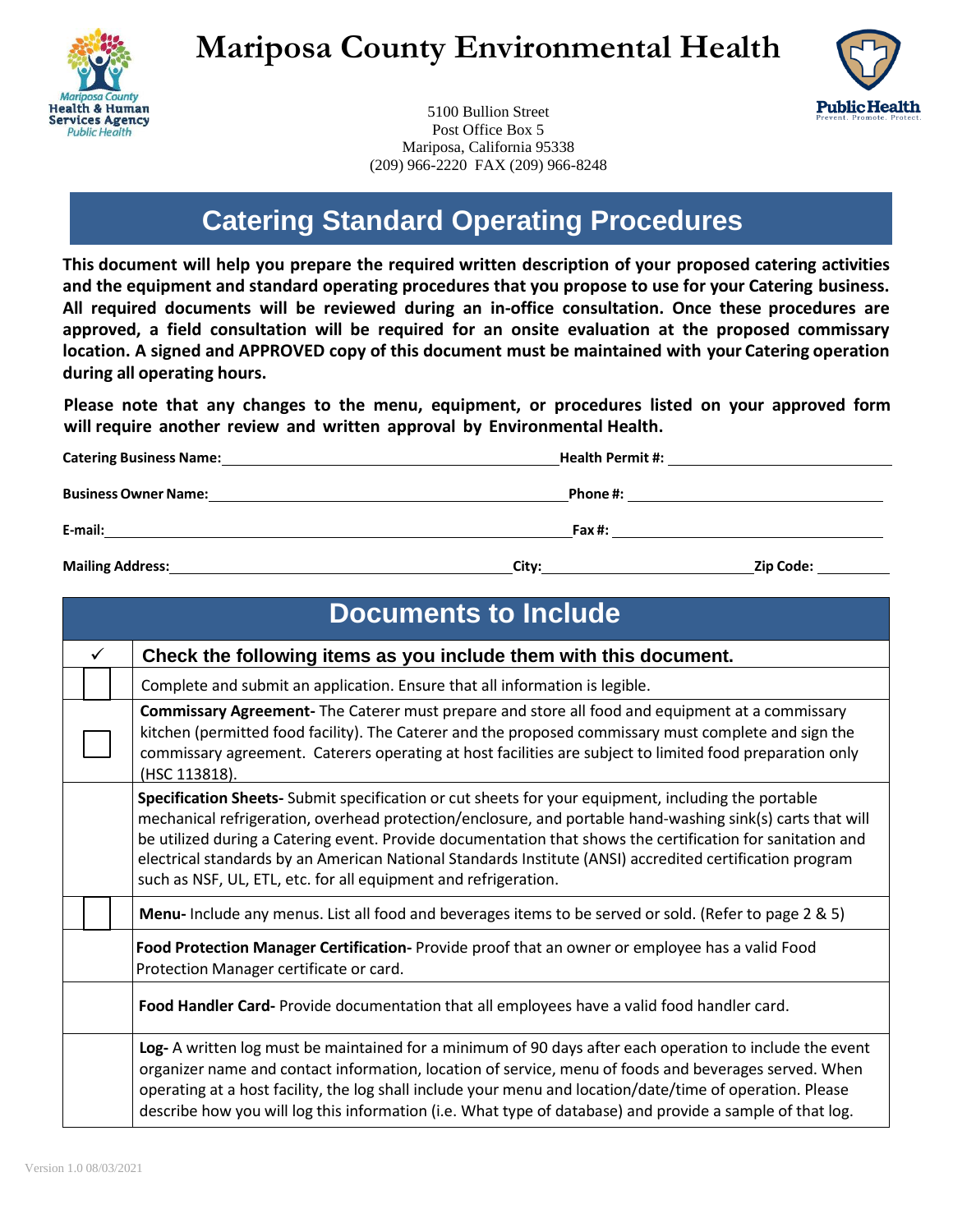## **Food Production**

### **1. Indicate the location wher e you will store food and equipment at the end of the day.**

<u> 1989 - Johann Stoff, deutscher Stoffen und der Stoffen und der Stoffen und der Stoffen und der Stoffen und de</u>

**CommissaryName: Permit #:**

#### **Address:**

| <b>MENU DESCRIPTION</b> (USE ADDITIONAL SHEET ON PAGE 5, IF NECESSARY) |                                         |                |  |  |
|------------------------------------------------------------------------|-----------------------------------------|----------------|--|--|
| Indicate all the food and beverage items for sale.                     | <b>WHERE WILL THE FOOD BE PREPARED?</b> |                |  |  |
| <b>FOOD ITEM</b>                                                       | <b>COMMISSARY</b>                       | <b>ON-SITE</b> |  |  |
|                                                                        |                                         |                |  |  |
|                                                                        |                                         |                |  |  |
|                                                                        |                                         |                |  |  |
|                                                                        |                                         |                |  |  |
|                                                                        |                                         |                |  |  |
|                                                                        |                                         |                |  |  |
|                                                                        |                                         |                |  |  |

## **2. List equipment and utensils that will be used. Please be specific on equipment's use and function. For example: Equipment: Blender Intended use: Make Smoothies**

| <b>Equipment</b> | Intended use during food preparation or catering event |
|------------------|--------------------------------------------------------|
|                  |                                                        |
|                  |                                                        |
|                  |                                                        |
|                  |                                                        |
|                  |                                                        |
|                  |                                                        |
|                  |                                                        |
|                  |                                                        |
|                  |                                                        |
|                  |                                                        |
|                  |                                                        |
|                  |                                                        |
|                  |                                                        |
|                  |                                                        |
|                  |                                                        |
|                  |                                                        |
|                  |                                                        |
|                  |                                                        |
|                  |                                                        |
|                  |                                                        |
|                  |                                                        |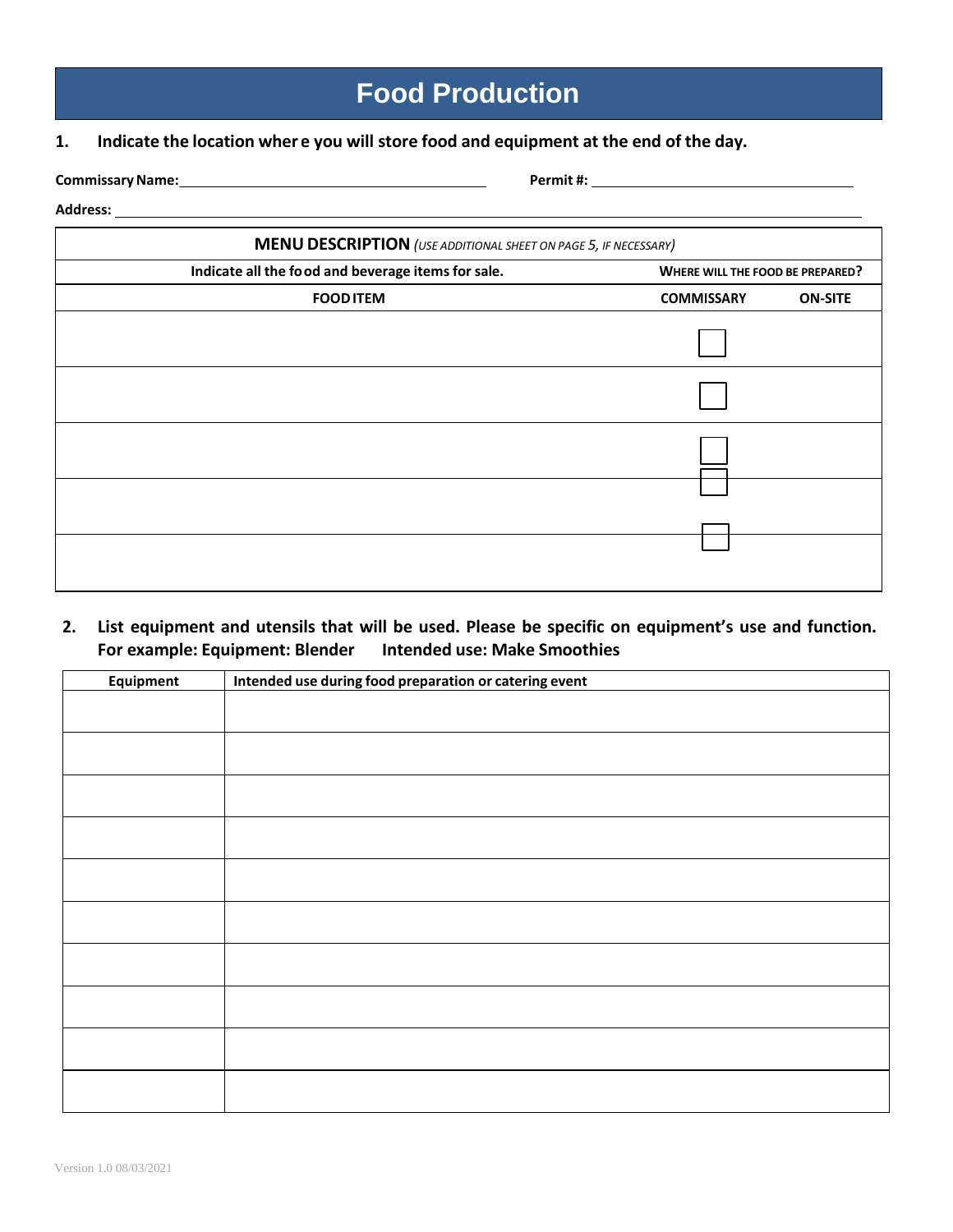**3. Transport and Storage- Describe the procedures for transportation (more than 30 minutes) and storage of food and equipment. Include methods to cold-hold and hot-hold potentially hazardous foods and the methods to hold food until service (e.g., covered chafing dishes, etc.). Include information about the proposed catering enclosure and hand sink. Please note that all potentially hazardous foods not held at 41°F or below during operation shall be discarded at the end of service.**

| <b>Transport</b> | I Interior is constructed of smooth, washable, impervious material.                  |
|------------------|--------------------------------------------------------------------------------------|
| Vehicle          | $\vert \ \vert$ Holding area does not drain liquid to street, sidewalk, or premises. |

 $\mathbf{r}$ 

| <b>Hot Holding</b><br><b>Method</b>  | During Transport- |
|--------------------------------------|-------------------|
| (135°F and above)                    | At Event-         |
| <b>Cold Holding</b><br><b>Method</b> | During Transport- |
| (41°F and below)                     | At Event-         |
| <b>Other Food</b>                    | During Transport- |
| <b>Storage</b>                       | At Event-         |
| <b>Equipment</b>                     | During Transport- |
|                                      | At Event-         |
| <b>Enclosure and</b>                 | Enclosure-        |
| <b>Hand sink</b>                     | Hand sink-        |
| Closing                              | Food Disposal-    |
| <b>Procedures</b>                    | Transport-        |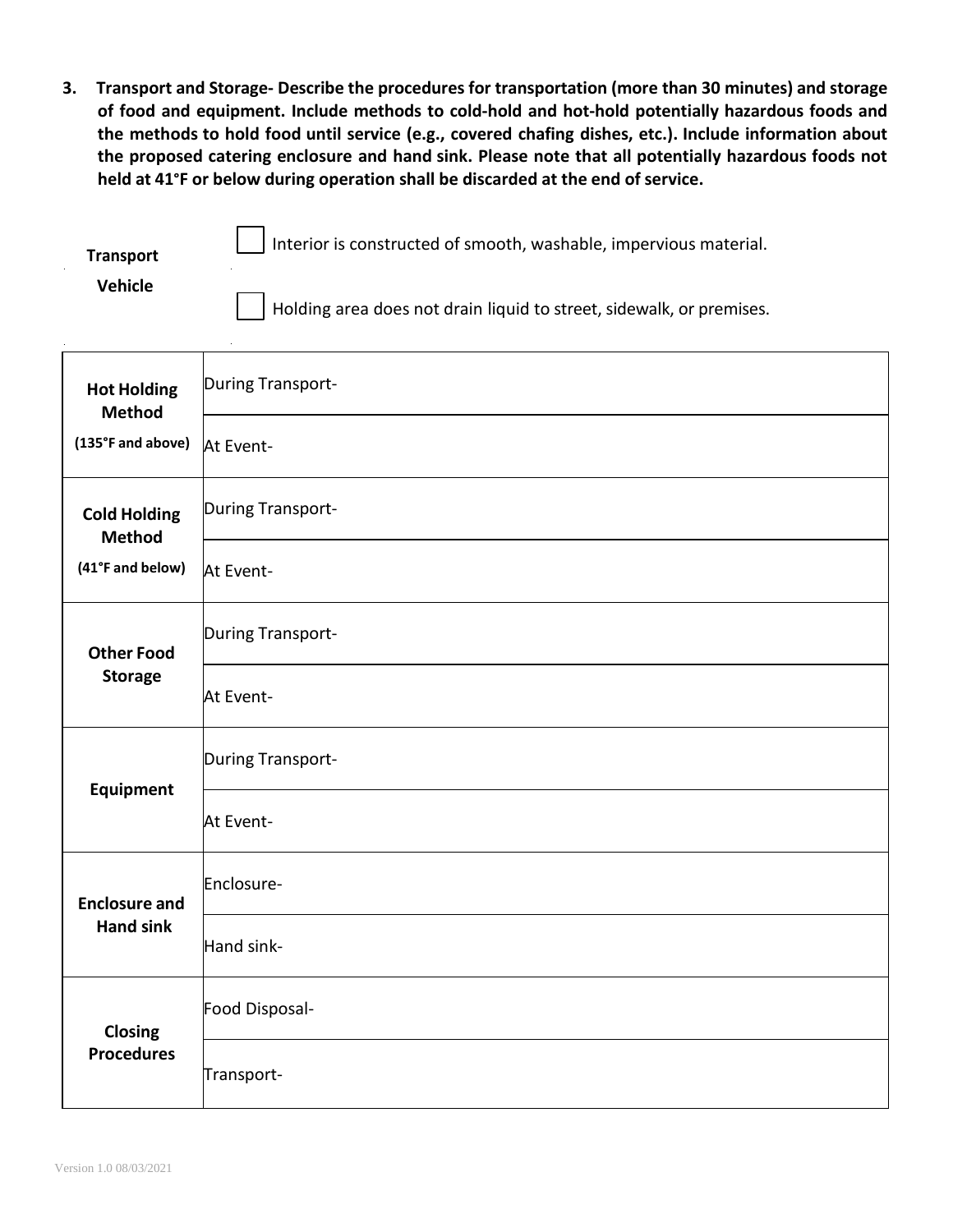### **4. Cleaning- Describe the procedures you will use to clean and sanitize food contactsurfaces, equipment, and utensils at the commissary.**

Indicate the specific sanitizer or sanitizing method that you will use by checking the box below:

 $\Box$  Contact with a solution of 100 ppm (parts per million) available chlorine for at least 30 seconds.

 $\Box$  Contact with a solution of 200 ppm available quaternary ammonium for at least one minute.

Check the option you will use:  $\Box$  Commercial pre-mixed solution or  $\Box$  I will prepare my own sanitizer solution

| <b>Statements</b> |                                                                                             |                                                                                                                                                                                                                               |  |  |
|-------------------|---------------------------------------------------------------------------------------------|-------------------------------------------------------------------------------------------------------------------------------------------------------------------------------------------------------------------------------|--|--|
|                   | Initial next to the below statements indicating that you understand and will abide by them. |                                                                                                                                                                                                                               |  |  |
|                   | $\mathbf{1}$                                                                                | A Catering permit may be used to prepare and serve food at private events and host facilities only.<br>Operating at a Community Event or Certified Farmer's Market requires a separate health permit.                         |  |  |
|                   | 2                                                                                           | All food must be stored and prepared at the approved facility. Home preparation of food is<br>prohibited. Only limited food preparation, as defined in CRFC Section 113818, is allowed at an off-<br>site food service event. |  |  |
|                   | 3                                                                                           | When operating at an off-site food service event, a sign or business cards must be posted/<br>provided at the event premises stating the Caterer's business name, address, and permit number.                                 |  |  |
|                   | 4                                                                                           | A plan check fee must be paid prior to each consultative appointment and an operational<br>health permit for a Caterer must be applied and paid for prior to operating.                                                       |  |  |
|                   | 5                                                                                           | Operating at a host facility is limited to a four (4) hour duration in any one twelve (12) hour period.<br>Upon request, you must provide your operation schedule to Environmental Health for review.                         |  |  |
|                   | 6                                                                                           | At the end of the operational period, all multi-use utensils will be washed and sanitized at the<br>approved commissary/permitted food facility.                                                                              |  |  |
|                   | $\overline{ }$                                                                              | Have access to potable water.                                                                                                                                                                                                 |  |  |
|                   | 8                                                                                           | All garbage, refuse and liquid waste will be disposed of in an approved manner as approved by<br><b>Environmental Health.</b>                                                                                                 |  |  |
|                   | 9                                                                                           | All equipment, utensils and food related items shall not be stored in a private home when not<br>conducting catering activities.                                                                                              |  |  |
|                   | 10                                                                                          | Any food that has become contaminated, suspected of becoming contaminated or presumed<br>unsafe must be discarded.                                                                                                            |  |  |

#### **Acknowledgment**

I understand and agree that if I make changes to my operating procedures, I must notify Environmental Health within 7 days. Revised operating procedures may be provided by fax, E-mail, in [person](mailto:emd.info@edcgov.us) or mailed to our office. Failure to notify Environmental Health of any changes may result in a Notice of Violation, suspension, or revocation of the Health Permit issued to me to operate as a Caterer. Ensure approvals are obtained from all applicable agencies prior to operation (e.g., fire, zoning, etc.).

Authorized Signature: Date: Date: Date: Date: Date: Date: Date: Date: Date: Date:

Print Name: Title:

| ᠸ. |  |  |
|----|--|--|
|    |  |  |
|    |  |  |

Approved by: \_\_\_\_\_\_\_\_\_\_\_\_\_\_\_\_\_\_\_\_\_\_\_\_\_\_\_\_\_\_\_\_\_\_\_\_\_\_\_\_\_\_\_\_\_\_\_\_\_\_\_\_\_\_\_\_\_\_ Date: \_\_\_\_\_\_\_\_\_\_\_\_\_\_\_\_\_\_\_\_\_\_\_\_\_\_\_\_\_